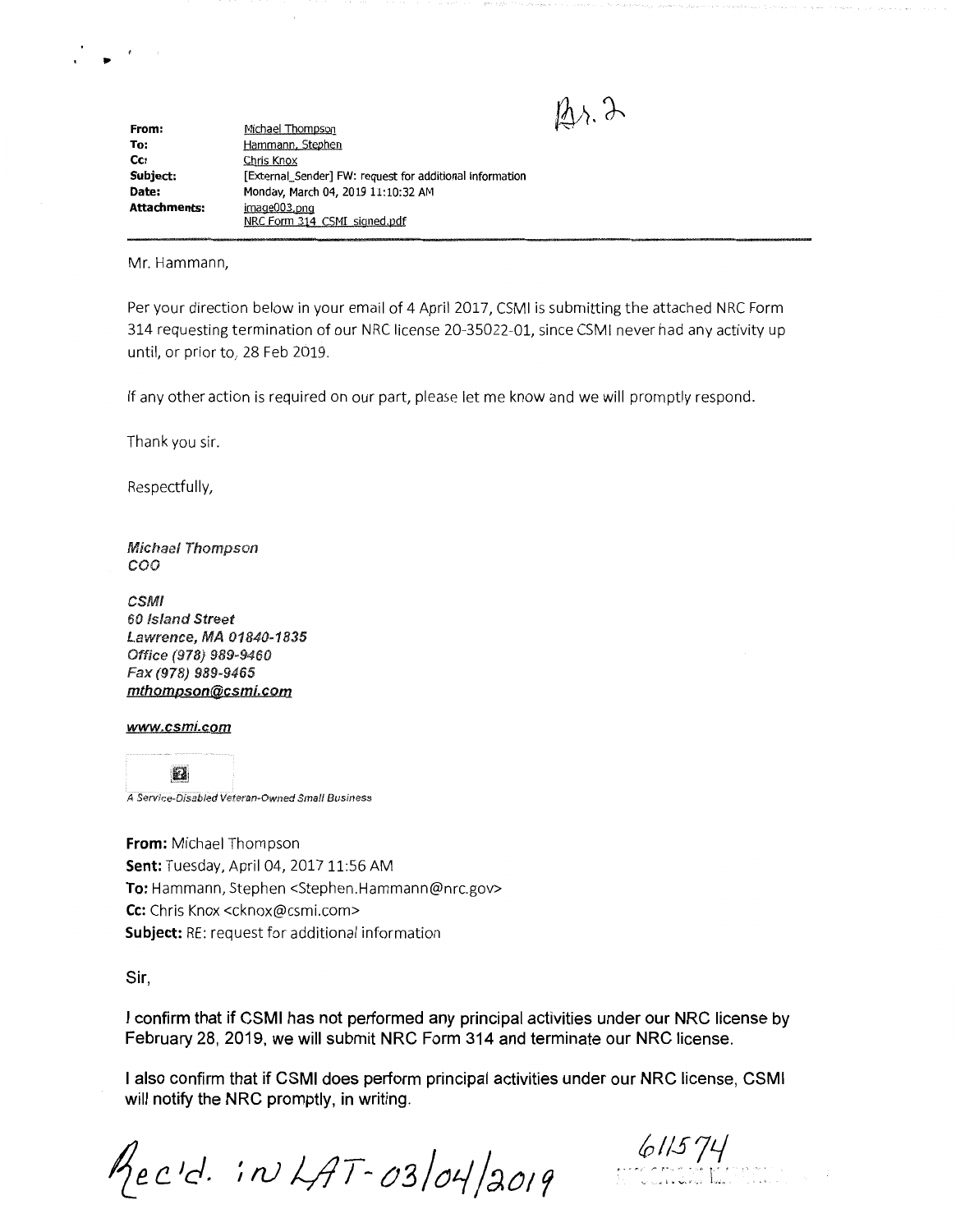**If there are any further questions please let me know.** 

**Thank you.** 

..

**Respectfully,** 

**Michael Thompson** coo

**CSMI** 60 Island Street Lawrence, MA 01840-1835 Office (978) 989-9460 Fax (978) 989-9465 **mthompson@csmi.com** 

**www.csmi.com** 

**E2** A Service-Disabled Veteran-Owned Small Business

**From:** Hammann, Stephen [mailto:Stephen.Hammann@nrc.gov] **Sent:** Tuesday, April 04, 2017 7:47 AM To: Chris Knox <cknox@csmi.com>; Michael Thompson <MThompson@csmi.com> **Subject:** request for additional information

**License No. 20-35022-01 Docket No. 03038594 Control No. 593165** 

**Mr. Thompson,** 

**This is in reference to your letter dated March 3, 2017, requesting relief from the timeliness rule for NRC License No. 20-08361-01. In order to continue our review, we need the following additional information:** 

**Please confirm that;** 

- A. **If you have not performed any principal activities under your NRC license by February 28, 2019 that you will submit NRC Form 314 to terminate your NRC license.**
- B. **If you do perform principal activities under you NRC license you will notify NRC promptly, in writing.**

**Let me know if you have any questions. My contact information is below.** 

Steve Hammann Senior Health Physicist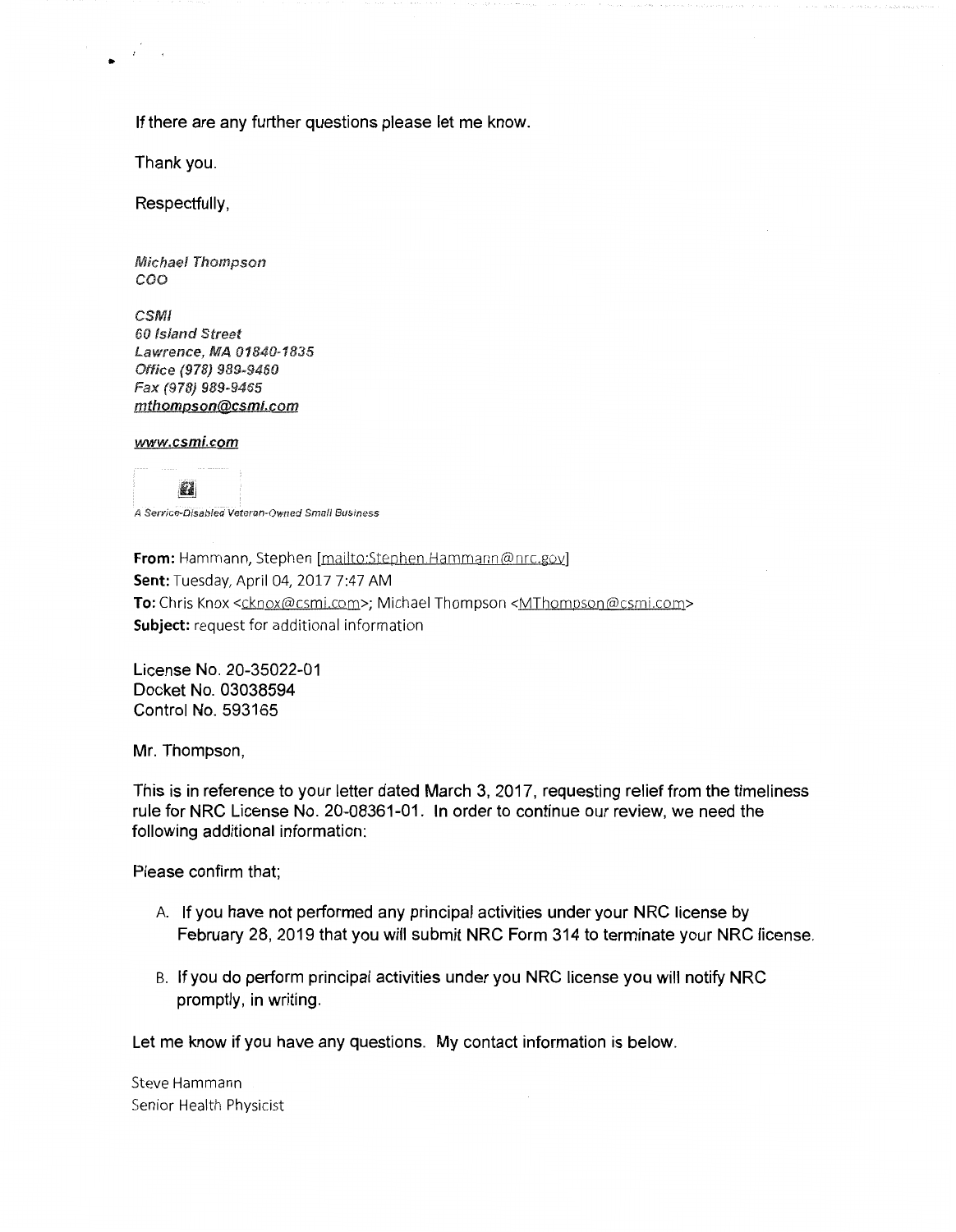U.S. Nuclear Regulatory Commission Region 1, Division of Nuclear Material Safety Decommissioning & Technical Support Branch 610-337-5399 stephen.hammann@nrc.gov

 $\label{eq:2} \frac{1}{\sqrt{2\pi}}\sum_{\alpha\in\mathbb{Z}}\frac{1}{\sqrt{2\pi}}\sum_{\alpha\in\mathbb{Z}}\frac{1}{\sqrt{2\pi}}\sum_{\alpha\in\mathbb{Z}}\frac{1}{\sqrt{2\pi}}\sum_{\alpha\in\mathbb{Z}}\frac{1}{\sqrt{2\pi}}\sum_{\alpha\in\mathbb{Z}}\frac{1}{\sqrt{2\pi}}\sum_{\alpha\in\mathbb{Z}}\frac{1}{\sqrt{2\pi}}\sum_{\alpha\in\mathbb{Z}}\frac{1}{\sqrt{2\pi}}\sum_{\alpha\in\mathbb{Z}}\frac{1}{\sqrt{2\pi}}\$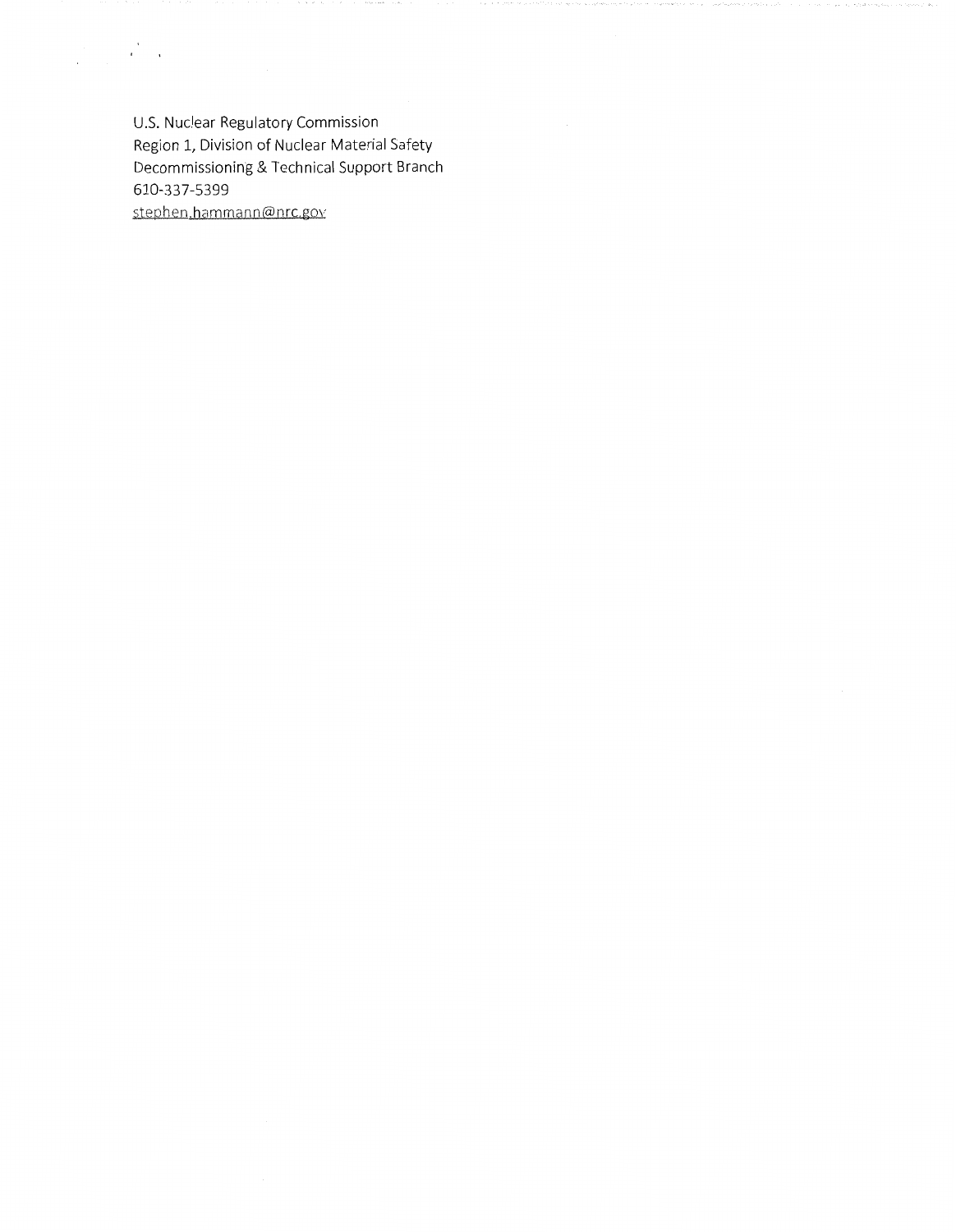| U.S. NUCLEAR REGULATORY COMMISSION<br>NRC FORM 314<br>$(02 - 2017)$<br>10 CFR 30.36(j)(1);<br>40.42(j)(1); 70.38(j)(1);<br><b>CERTIFICATE OF DISPOSITION</b><br>and 72.54(k)(5)(1)(1)<br><b>OF MATERIALS</b>                                                                                                                                                                                                                                                                                                                                                                                                                                                                  |                  | APPROVED BY OMB: NO. 3150-0028<br>conduct or sponsor, and a person is not required to respond to, the information collection. | <b>EXPIRES: 02/29/2020</b><br>Estimated burden per response to comply with this mandatory collection request: 30 minutes. This submittal is used by<br>NRC as part of the basis for its determination that the facility is released for unrestricted use. Send comments regarding<br>burden estimate to the FOIA, Privacy, and Information Collections Branch (T-5 F53), U.S. Nuclear Regulatory Commission,<br>Washington, DC 20555-0001, or by e-mail to Infocollects.Resource@nrc.gov, and to the Desk Officer, Office of Information<br>and Regulatory Affairs, NEOB-10202, (3150-0028), Office of Management and Budget, Washington, DC 20503. It a<br>means used to impose an information collection does not display a currently valid OMB control number, the NRC may not |  |
|-------------------------------------------------------------------------------------------------------------------------------------------------------------------------------------------------------------------------------------------------------------------------------------------------------------------------------------------------------------------------------------------------------------------------------------------------------------------------------------------------------------------------------------------------------------------------------------------------------------------------------------------------------------------------------|------------------|-------------------------------------------------------------------------------------------------------------------------------|-----------------------------------------------------------------------------------------------------------------------------------------------------------------------------------------------------------------------------------------------------------------------------------------------------------------------------------------------------------------------------------------------------------------------------------------------------------------------------------------------------------------------------------------------------------------------------------------------------------------------------------------------------------------------------------------------------------------------------------------------------------------------------------|--|
| LICENSEE NAME AND ADDRESS                                                                                                                                                                                                                                                                                                                                                                                                                                                                                                                                                                                                                                                     |                  | <b>LICENSE NUMBER</b>                                                                                                         | <b>DOCKET NUMBER</b>                                                                                                                                                                                                                                                                                                                                                                                                                                                                                                                                                                                                                                                                                                                                                              |  |
| CSMI, LLC                                                                                                                                                                                                                                                                                                                                                                                                                                                                                                                                                                                                                                                                     |                  | 20-35022-01                                                                                                                   | 03038594                                                                                                                                                                                                                                                                                                                                                                                                                                                                                                                                                                                                                                                                                                                                                                          |  |
| 60 Island Street                                                                                                                                                                                                                                                                                                                                                                                                                                                                                                                                                                                                                                                              |                  |                                                                                                                               |                                                                                                                                                                                                                                                                                                                                                                                                                                                                                                                                                                                                                                                                                                                                                                                   |  |
| 2nd Floor West                                                                                                                                                                                                                                                                                                                                                                                                                                                                                                                                                                                                                                                                |                  | LICENSE EXPIRATION DATE                                                                                                       |                                                                                                                                                                                                                                                                                                                                                                                                                                                                                                                                                                                                                                                                                                                                                                                   |  |
| 28 Feb 2023<br>Lawrence, MA 01840-1835                                                                                                                                                                                                                                                                                                                                                                                                                                                                                                                                                                                                                                        |                  |                                                                                                                               |                                                                                                                                                                                                                                                                                                                                                                                                                                                                                                                                                                                                                                                                                                                                                                                   |  |
| A. LICENSE STATUS (Check the appropriate box)                                                                                                                                                                                                                                                                                                                                                                                                                                                                                                                                                                                                                                 |                  |                                                                                                                               |                                                                                                                                                                                                                                                                                                                                                                                                                                                                                                                                                                                                                                                                                                                                                                                   |  |
| This license has expired.<br>This license has not yet expired; please terminate it.                                                                                                                                                                                                                                                                                                                                                                                                                                                                                                                                                                                           |                  |                                                                                                                               |                                                                                                                                                                                                                                                                                                                                                                                                                                                                                                                                                                                                                                                                                                                                                                                   |  |
| <b>B. DISPOSAL OF RADIOACTIVE MATERIAL</b><br>(Check the appropriate boxes and complete as necessary. If additional space is needed, provide attachments)<br>The licensee, or any individual executing this certificate on behalf of the licensee, certifies that:<br>1. No radioactive materials have ever been procured or possessed by the licensee under this license.<br>2. All activities authorized by this license have ceased, and all radioactive materials procured and/or possessed by the licensee<br>under this license number cited above have been disposed of in the following manner.<br>a. Transfer of radioactive materials to the licensee listed below: |                  |                                                                                                                               |                                                                                                                                                                                                                                                                                                                                                                                                                                                                                                                                                                                                                                                                                                                                                                                   |  |
| b. Disposal of radioactive materials:<br>1. Directly by the licensee:<br>2. By licensed disposal site:                                                                                                                                                                                                                                                                                                                                                                                                                                                                                                                                                                        |                  |                                                                                                                               |                                                                                                                                                                                                                                                                                                                                                                                                                                                                                                                                                                                                                                                                                                                                                                                   |  |
| 3. By waste contractor:<br>c. All radioactive materials have been removed such that any remaining residual radioactivity is within the limits of 10 CFR<br>Part 20, Subpart E, and is ALARA.                                                                                                                                                                                                                                                                                                                                                                                                                                                                                  |                  |                                                                                                                               |                                                                                                                                                                                                                                                                                                                                                                                                                                                                                                                                                                                                                                                                                                                                                                                   |  |
| <b>C. SURVEYS PERFORMED AND REPORTED</b>                                                                                                                                                                                                                                                                                                                                                                                                                                                                                                                                                                                                                                      |                  |                                                                                                                               |                                                                                                                                                                                                                                                                                                                                                                                                                                                                                                                                                                                                                                                                                                                                                                                   |  |
| 1. A radiation survey was conducted by the licensee. The survey confirms:                                                                                                                                                                                                                                                                                                                                                                                                                                                                                                                                                                                                     |                  |                                                                                                                               |                                                                                                                                                                                                                                                                                                                                                                                                                                                                                                                                                                                                                                                                                                                                                                                   |  |
| a. the absence of licensed radioactive materials                                                                                                                                                                                                                                                                                                                                                                                                                                                                                                                                                                                                                              |                  |                                                                                                                               |                                                                                                                                                                                                                                                                                                                                                                                                                                                                                                                                                                                                                                                                                                                                                                                   |  |
| b. that any remaining residual radioactivity is within the limits of 10 CFR 20, Subpart E, and is ALARA.                                                                                                                                                                                                                                                                                                                                                                                                                                                                                                                                                                      |                  |                                                                                                                               |                                                                                                                                                                                                                                                                                                                                                                                                                                                                                                                                                                                                                                                                                                                                                                                   |  |
| 2. A copy of the radiation survey results:                                                                                                                                                                                                                                                                                                                                                                                                                                                                                                                                                                                                                                    |                  |                                                                                                                               |                                                                                                                                                                                                                                                                                                                                                                                                                                                                                                                                                                                                                                                                                                                                                                                   |  |
| c. was forwarded to NRC on:<br>a. is attached; or $\vert \hspace{.1cm} \vert$ b. is not attached (Provide explanation); or                                                                                                                                                                                                                                                                                                                                                                                                                                                                                                                                                    |                  |                                                                                                                               |                                                                                                                                                                                                                                                                                                                                                                                                                                                                                                                                                                                                                                                                                                                                                                                   |  |
| Date<br>3. A radiation survey is not required as only sealed sources were ever possessed under this license, and                                                                                                                                                                                                                                                                                                                                                                                                                                                                                                                                                              |                  |                                                                                                                               |                                                                                                                                                                                                                                                                                                                                                                                                                                                                                                                                                                                                                                                                                                                                                                                   |  |
| a. The results of the latest leak test are attached; and/or<br>b. No leaking sources have ever been identified.                                                                                                                                                                                                                                                                                                                                                                                                                                                                                                                                                               |                  |                                                                                                                               |                                                                                                                                                                                                                                                                                                                                                                                                                                                                                                                                                                                                                                                                                                                                                                                   |  |
| The person to be contacted regarding the information provided on this form:                                                                                                                                                                                                                                                                                                                                                                                                                                                                                                                                                                                                   |                  |                                                                                                                               |                                                                                                                                                                                                                                                                                                                                                                                                                                                                                                                                                                                                                                                                                                                                                                                   |  |
| <b>NAME</b><br>TITLE                                                                                                                                                                                                                                                                                                                                                                                                                                                                                                                                                                                                                                                          |                  | TELEPHONE (Include Area Code)                                                                                                 | <b>E-MAIL ADDRESS</b>                                                                                                                                                                                                                                                                                                                                                                                                                                                                                                                                                                                                                                                                                                                                                             |  |
| Chris Knox<br>RSO/Program Manager                                                                                                                                                                                                                                                                                                                                                                                                                                                                                                                                                                                                                                             |                  | $(314) 566 - 1757$                                                                                                            | cknox@csmi.com                                                                                                                                                                                                                                                                                                                                                                                                                                                                                                                                                                                                                                                                                                                                                                    |  |
| Mail all future correspondence regarding this license to:                                                                                                                                                                                                                                                                                                                                                                                                                                                                                                                                                                                                                     |                  |                                                                                                                               |                                                                                                                                                                                                                                                                                                                                                                                                                                                                                                                                                                                                                                                                                                                                                                                   |  |
| Chris Knox, CSMI LLC, 60 Island Street, 2nd Floor West, Lawrence, MA 01840-1835                                                                                                                                                                                                                                                                                                                                                                                                                                                                                                                                                                                               |                  |                                                                                                                               |                                                                                                                                                                                                                                                                                                                                                                                                                                                                                                                                                                                                                                                                                                                                                                                   |  |
| <b>C. CERTIFYING OFFICIAL</b><br>I CERTIFY UNDER PENALTY OF PERJURY THAT THE FOREGOING IS TRUE AND CORRECT                                                                                                                                                                                                                                                                                                                                                                                                                                                                                                                                                                    |                  |                                                                                                                               |                                                                                                                                                                                                                                                                                                                                                                                                                                                                                                                                                                                                                                                                                                                                                                                   |  |
| PRINTED NAME AND TITLE<br>Chris Knox, RSO/Program Manager                                                                                                                                                                                                                                                                                                                                                                                                                                                                                                                                                                                                                     | <b>SIGNATURE</b> |                                                                                                                               | DATE<br>15 Feb 2019                                                                                                                                                                                                                                                                                                                                                                                                                                                                                                                                                                                                                                                                                                                                                               |  |
| WARNING: FALSE STATEMENTS IN THIS CERTIFICATE MAY BE SUBJECT TO CIVIL AND/OR CRIMINAL PENALTIES.  NRC REGULATIONS REQUIRE THAT<br>SUBMISSIONS TO THE NRC BE COMPLETE AND ACCURATE IN ALL MATERIAL RESPECT. 18 U.S.C. SECTION 1001 MAKES IT A CRIMINAL OFFENSE TO MAKE A<br>WILLFULLY FALSE STATEMENT OR REPRESENTATION TO ANY DEPARTMENT OR AGENCY OF THE UNITED STATES AS TO ANY MATTER WITHIN ITS JURISDICTION.<br>NRC FORM 314 (02-2017)                                                                                                                                                                                                                                   |                  |                                                                                                                               |                                                                                                                                                                                                                                                                                                                                                                                                                                                                                                                                                                                                                                                                                                                                                                                   |  |

 $\overline{\phantom{a}}$ 

 $\gamma_{\alpha} \gamma_{\beta} \gamma_{\beta} \gamma_{\beta} \gamma_{\beta} \gamma_{\beta} \gamma_{\beta} \gamma_{\beta} \gamma_{\beta} \gamma_{\beta} \gamma_{\beta} \gamma_{\beta} \gamma_{\beta} \gamma_{\beta} \gamma_{\beta} \gamma_{\beta} \gamma_{\beta} \gamma_{\beta} \gamma_{\beta} \gamma_{\beta} \gamma_{\beta} \gamma_{\beta} \gamma_{\beta} \gamma_{\beta} \gamma_{\beta} \gamma_{\beta} \gamma_{\beta} \gamma_{\beta} \gamma_{\beta} \gamma_{\beta} \gamma_{\beta} \gamma_{\beta} \gamma_{\beta} \gamma_{\beta} \gamma_{\beta} \gamma_{\beta} \gamma_{\$